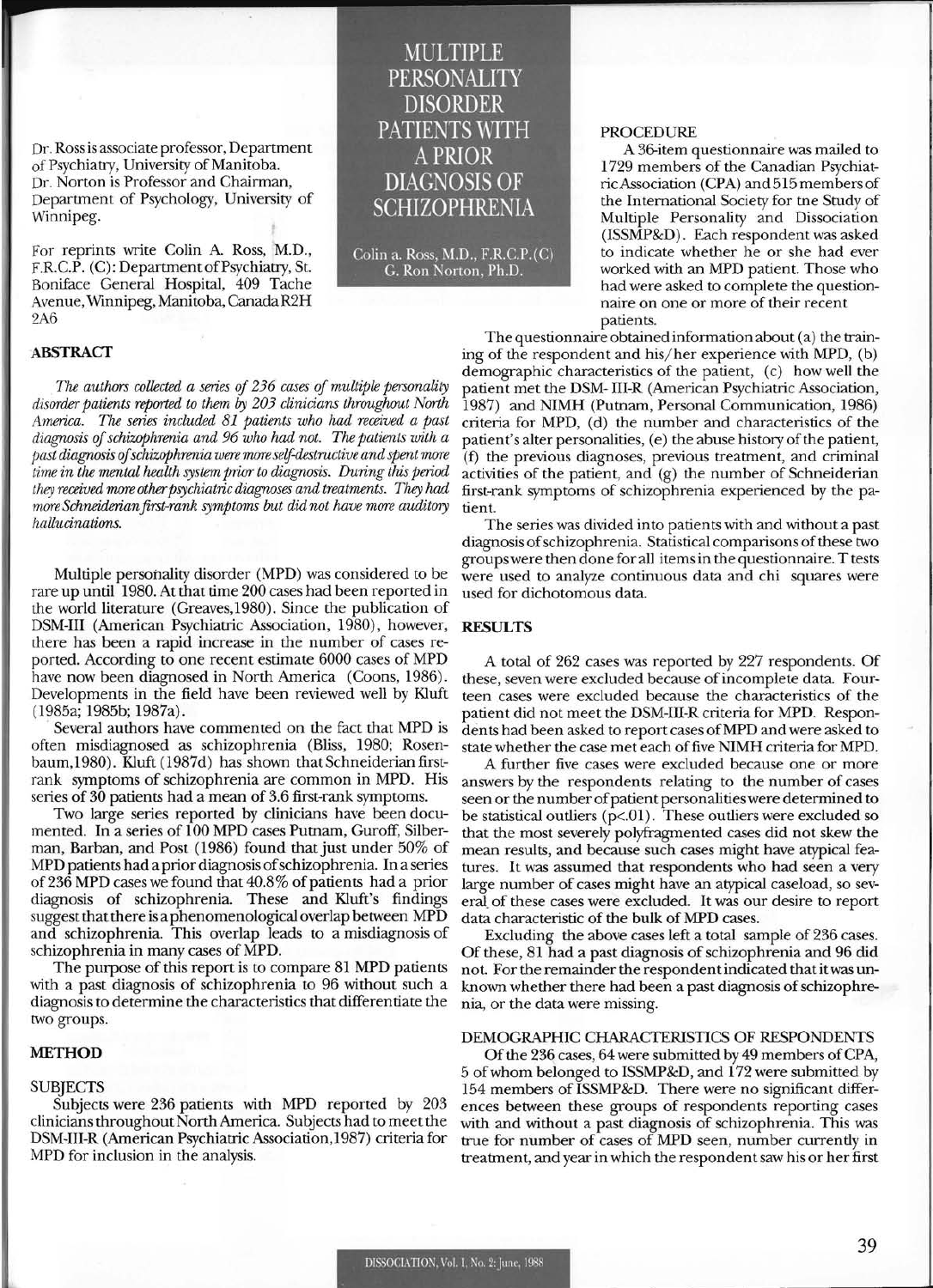case. Data showing that there were few differences between CPA and ISSMP&D cases will be reported elsewhere.

# DEMOGRAPHIC CHARACTERISTICS OF PATIENTS

Patients in the two groups did not differ in age, sex, marital status, or number of children. The patients with a previous diagnosis of schizophrenia had more first-degree relatives with MPD diagnosed by the respondent (mean of 1.1 relatives [S.D. 1.0] vs mean of 0.7 relatives [S.D.0.9],  $p<.01$ ). There were no differences in the patients in these two groups in their frequency of experiencing sexual abuse and rape, but patients with a past diagnosis of schizophrenia had experienced more physical abuse in childhood  $(85.2\% \text{ vs } 65.2\%, \text{ p} < .005)$ .

There was no difference between the two groups in percentage of cases that had been hypnotized prior to diagnosis. However more patients with a past diagnosis of schizophrenia have been hypnotized after diagnosis  $(80.0\% \text{ vs } 67.7\%, \text{ p} < 04)$ .

### CHARACTERISTICS OF PATIENTS' PERSONALITIES

There was no difference between the two groups in number of personalities identified at the time of reporting. However the patients with a past diagnosis of schizophrenia had twice as many identified alters at the time of diagnosis: 4.4 alters (S.D. 7.8)  $\overline{ys}$  2.2 alters (S.D. 3.5) with p<.03. The mean number of personalities for the entire series of 236 was 15.7.

Of nine types of alter personality enquired about there was a difference between the two groups only for personality of the opposite sex. This type of alter occured more frequently in patients with a past diagnosis of schizophrenia ( $68.4\%$  vs  $55.8\%$ , p<.04). There were no differences between the two groups for their having a child personality, personality of different age, protector personality, persecutor personality, personality identified as a demon, personality identified as another living person, personality of different race, or personality identified as a dead relative.

There were no differences between the two groups in percentages which met each of five NIMH diagnostic criteria for MPD.

#### NON-MPD PSYCHOPATHOLOGY

There were many differences between the two groups in psychopathology not specific for MPD. In every instance the symptom or behavior occured more frequently in the group with a past diagnosis of schizophrenia.

These patients spent longer in the mental health system from first presentation to diagnosis of their MPD (8.9 years [S.D.  $1.7$ ]  $\overline{ys}$  5.4 years [S.D. 5.9], p<.00001). They also received more other diagnoses during that period (3.9 diagnoses [S.D. 2.2] <u>vs</u> 2.2 diagnoses [S.D. 1.7] p<.00001).

As shown in Table 1, the patients with a past diagnosis of schizophrenia had more often been diagnosed as having an affective disorder, personality disorder, anxiety disorder, substance abuse, MPD itself, or somatization disorder.

The patients with a past diagnosis of schizophrenia were more self-destructive. They made more overall suicide attempts  $(84.8\% \text{ vs } 62.1\%, \text{ p} < 01)$ . They had overdosed more often (83.8%  $\overline{ys}$  62.1%, p<.008); inflicted cigarette burns or other self-injuries more often  $(68.8\% \text{ vs } 46.3\%, \text{ p} < 0.003)$ ; and had slashed their wrists more often  $(62.3\% \text{ vs } 38.5\%, \text{ p} < 0.006)$ .

As shown in Table 2, the patients with a past diagnosis of

schizophrenia had received many forms of treatment more often. These different treatments included inpatient admission, antipsychotic medication, antidepressants, nonbenzodiazepine sedatives, benzodiazepines, lithium, and ECT. The only treatment enquired about that they had not received more often was psychotherapy.

The patients previously diagnosed as schizophrenic had experienced six of eleven Schneiderian first-rank symptoms more frequently (Table 3). These included delusions, made acts, made impulses, made feelings, thought withdrawal, and thought broadcasting. They had not experienced more auditory hallucinations or thoughts ascribed to others, however. The average number ofSchneiderian symptoms per patient in the 236 cases was 4.5.

There were no differences between the two groups in rates of being convicted of a crime, experiencing imprisonment, working as a prostitute, or of having headaches. Headache was enquired about because it is a frequent symptom of MPD, occuring in 78.7% of the 236 cases.

# DISCUSSION

In a series of236 cases of MPD, 40.8% had a previous diagnosis of schizophrenia. Putnam et al. (1986) noted a past diagnosis of schizophrenia in just under 50% of a series of 100 cases. Several features differentiate MPD patients who have received a diagnosis of schizophrenia from those who have not. MPD patients with a past diagnosis of schizophrenia are more self-destructive. They spend longer in the mental health system prior to diagnosis, and during this period they receive more other psychiatric diagnoses. They also receive more forms of treatment. Since MPD is often a treatable disorder (Kluft, 1985b), it is important to make the diagnosis and institute specific treatment as early as possible.

Several authors have remarked that a misdiagnosis of schizophrenia in MPD may be due to the patient's auditory hallucinations (Kluft.l985a; Bliss, 1980). Our data indicate that auditory hall ucinations are very common in MPD. The most common Schneiderian symptoms in our series of 236 cases were voices arguing (71.7%) and voices commenting (66.1 %). However, it is not the auditory hallucinations that are associated with a misdiagnosis of schizophrenia. It is delusions, passivity experiences, thought broadcasting, and thought withdrawal which distinguish patients who have been called schizophrenic from those who have not.

It is important to emphasize that the two groups in this report (those with and without a past diagnosis of schizophrenia) do not differ in their specific features ofMPD. They do not differ in the frequency with which they meet the five NIMH diagnostic criteria for MPD, in number of personalities, or in types of alter personalties. Clinicians should be aware of the features that lead to a misdiagnosis of schizophrenia, in order not to make that diagnostic error.

One caution is necessary in interpreting these findings. Neither of the two diagnoses in question, MPD or schizophrenia, were either confirmed or ruled out using valid and reliable diagnostic instruments. The study suffers from the limitations of questionnaire methodology. However the data are consistent with those of Putnam et al. (1986), and represent the experience of 203 clinicians throughout North America.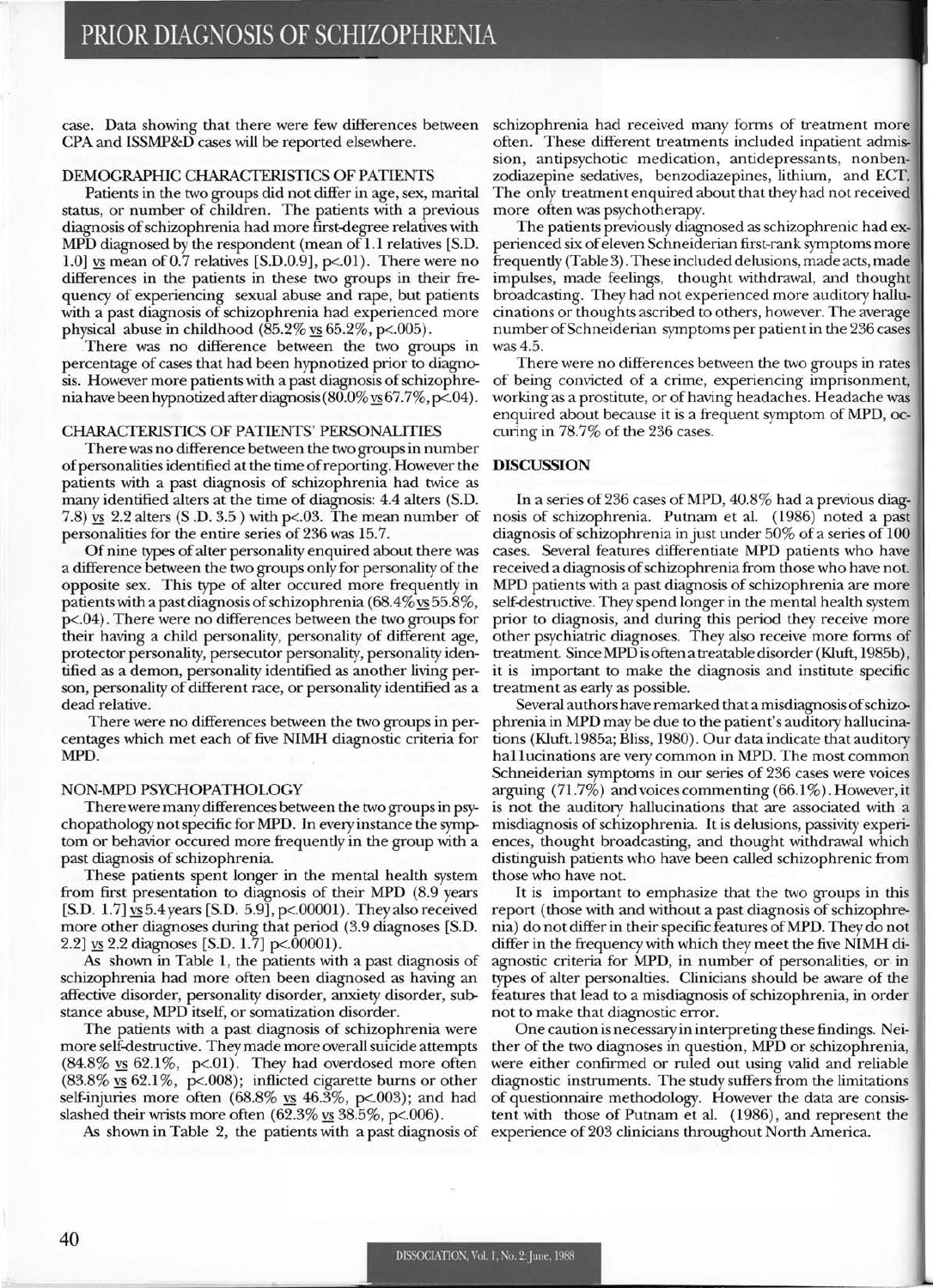# ROSS/NORTON

| Diagnosis                   | Past Diagnosis of | No Past                       | p value |
|-----------------------------|-------------------|-------------------------------|---------|
|                             | Schizophrenia     | Diagnosis of<br>Schizophrenia |         |
|                             | $\%$              | %                             |         |
| Affective Disorder          | 77.1              | 59.6                          | .009    |
| <b>Personality Disorder</b> | 71.8              | 50.5                          | .02     |
| <b>Anxiety Disorder</b>     | 51.5              | 34.7                          | .01     |
| Substance Abuse             | 45.2              | 24.2                          | .004    |
| <b>Multiple Personality</b> | 31.1              | 10.4                          | .005    |
| Adjustment Disorder         | 30.0              | 23.4                          | N.S.    |
| Somatization Disorder       | 29.5              | 11.7                          | .002    |
| Organic Mental Disorder     | 23.0              | 11.6                          | N.S.    |

# Table 2. Previous Treatment of MPD Patients

| <b>Diagnosis</b>           | Past Diagnosis of<br>Schizophrenia | No Past<br>Diagnosis of<br>Schizophrenia | p value |
|----------------------------|------------------------------------|------------------------------------------|---------|
|                            | %                                  | %                                        |         |
| Psychotherapy              | 89.7                               | 88.5                                     | N.S.    |
| <b>Inpatient Treatment</b> | 88.8                               | 68.8                                     | .002    |
| Antipsychotic              | 88.5                               | 36.5                                     | .00001  |
| Antidepressant             | 87.2                               | 62.1                                     | .0001   |
| Nonbenzodiazepine          |                                    |                                          |         |
| Sedative                   | 75.0                               | 52.6                                     | .008    |
| Benzodiazepine             | 58.8                               | 56.4                                     | .0006   |
| Lithium                    | 36.2                               | 12.8                                     | .00001  |
| ECT                        | 20.3                               | 7.5                                      | .05     |

# Table 3. Schneiderian Symptoms in MPD Patients

| Diagnosis                      | Past Diagnosis of<br>Schizophrenia<br>$\%$ | No Past<br>Diagnosis of<br>Schizophrenia<br>% | p value |
|--------------------------------|--------------------------------------------|-----------------------------------------------|---------|
| Voices arguing                 | 80.2                                       | 70.2                                          | N.S.    |
| Voices commenting              | 77.6                                       | 61.3                                          | N.S.    |
| <b>Delusions</b>               | 63.0                                       | 37.2                                          | .001    |
| Made acts                      | 57.1                                       | 37.6                                          | .01     |
| Audible thoughts               | 56.2                                       | 38.0                                          | N.S.    |
| <b>External influences</b>     | 55.4                                       | 40.9                                          | N.S.    |
| Made impulses                  | 54.9                                       | 41.9                                          | .03     |
| Made feelings                  | 47.8                                       | 29.0                                          | .03     |
| Thoughts ascribed to<br>others | 43.8                                       | 34.4                                          | N.S.    |
| Thought withdrawal             | 40.5                                       | 22.6                                          | .04     |
| Thought broaocasting           | 20.0                                       | 10.6                                          | .01     |